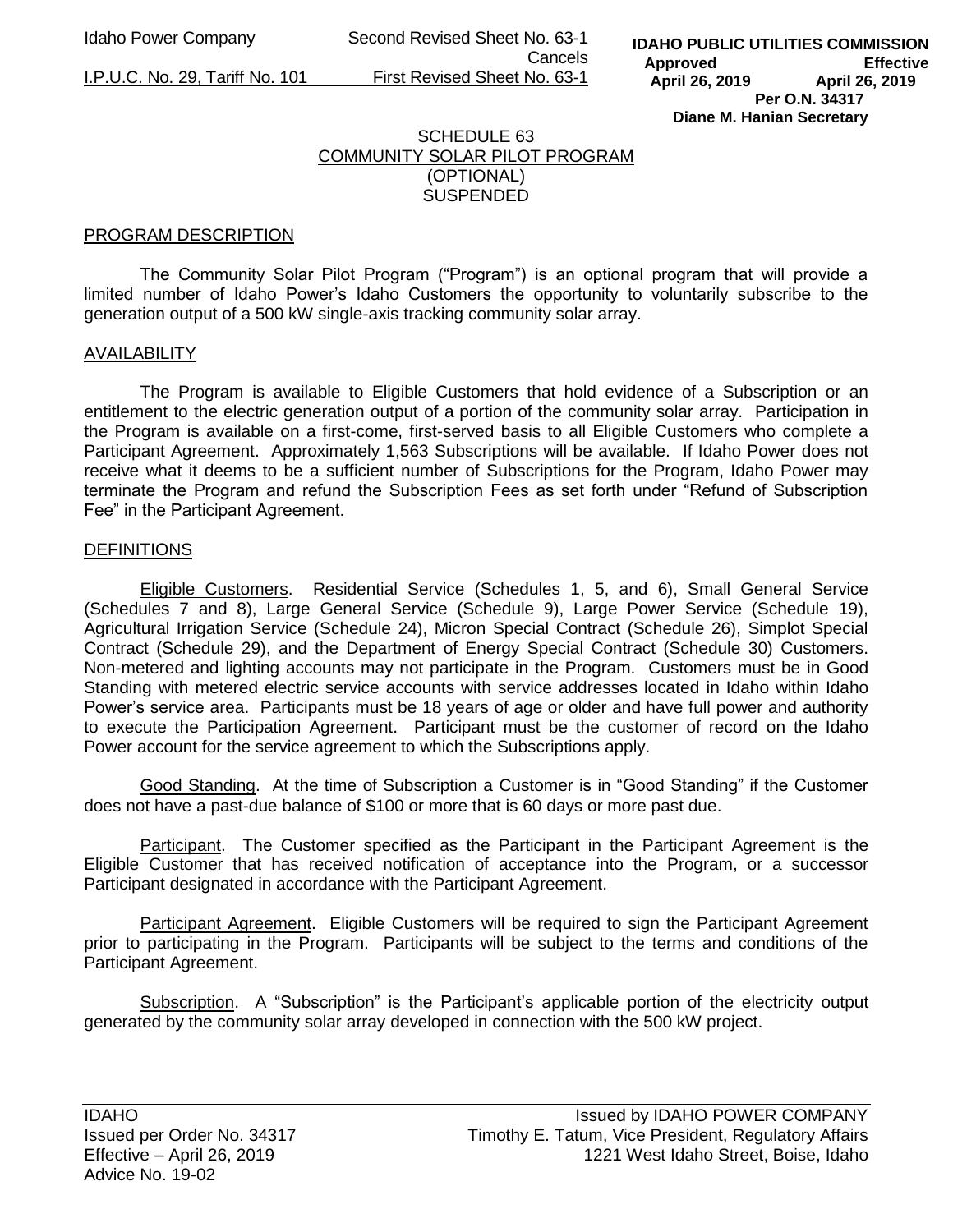Idaho Power Company Second Revised Sheet No. 63-2 Cancels I.P.U.C. No. 29, Tariff No. 101 First Revised Sheet No. 63-2

# SCHEDULE 63 COMMUNITY SOLAR PILOT PROGRAM (OPTIONAL) (Continued) SUSPENDED

## TERM

The Program term will extend 25 years after the date of first production of solar energy on a non-test basis (Operation Date).

Service on this rate schedule ("Enrollment") will commence with the first billing cycle following the later of (i) the approval of the Eligible Customer's Participant Agreement by the Company, and (ii) the Operation Date.

### SUBSCRIPTION FEE

\$562.00 per Subscription.

### PAYMENT OF SUBSCRIPTION FEE

Customers have the following payment options:

1. A single upfront payment by check.

2. A single upfront payment made by debit/credit card, mail-in check or money order, paystation check or money order, or personal on-line bank transfer ("Bill Me"). A Customer who requests the "Bill Me" option on the Participant Agreement will receive an Idaho Power Company generated bill, separate from their monthly electric service bill, which must be paid within 30 days. A convenience fee will be applied to debit/credit card payments.

3. Monthly fee for 2 years (24 months). Residential Service Customers (Schedules 1, 5, and 6) may choose the monthly fee option and will receive 24 monthly bills, separate from their monthly electric service bill, which must be paid within 30 days of the monthly invoice date. Payments may be made by debit/credit card, mail-in check or money order, paystation check or money order, or personal on-line bank transfer. A convenience fee will be applied to debit/credit card payments. The monthly Subscription Fee of \$26.31 will cover the cost of the Subscription Fee, carrying charges, and an administration charge of \$1.00 per month to reflect the costs of administering this monthly option. Invoicing of the monthly Subscription Fee will begin with Enrollment.

If the monthly Subscription Fee is not paid within 60 days from the monthly invoice date, the Customer will be considered in default and the entire Subscription will be transferred to Idaho Power.

### **PARTICIPATION**

To participate in the Program, a Customer must sign and return the Participant Agreement and elect its method of payment for the Subscription Fee.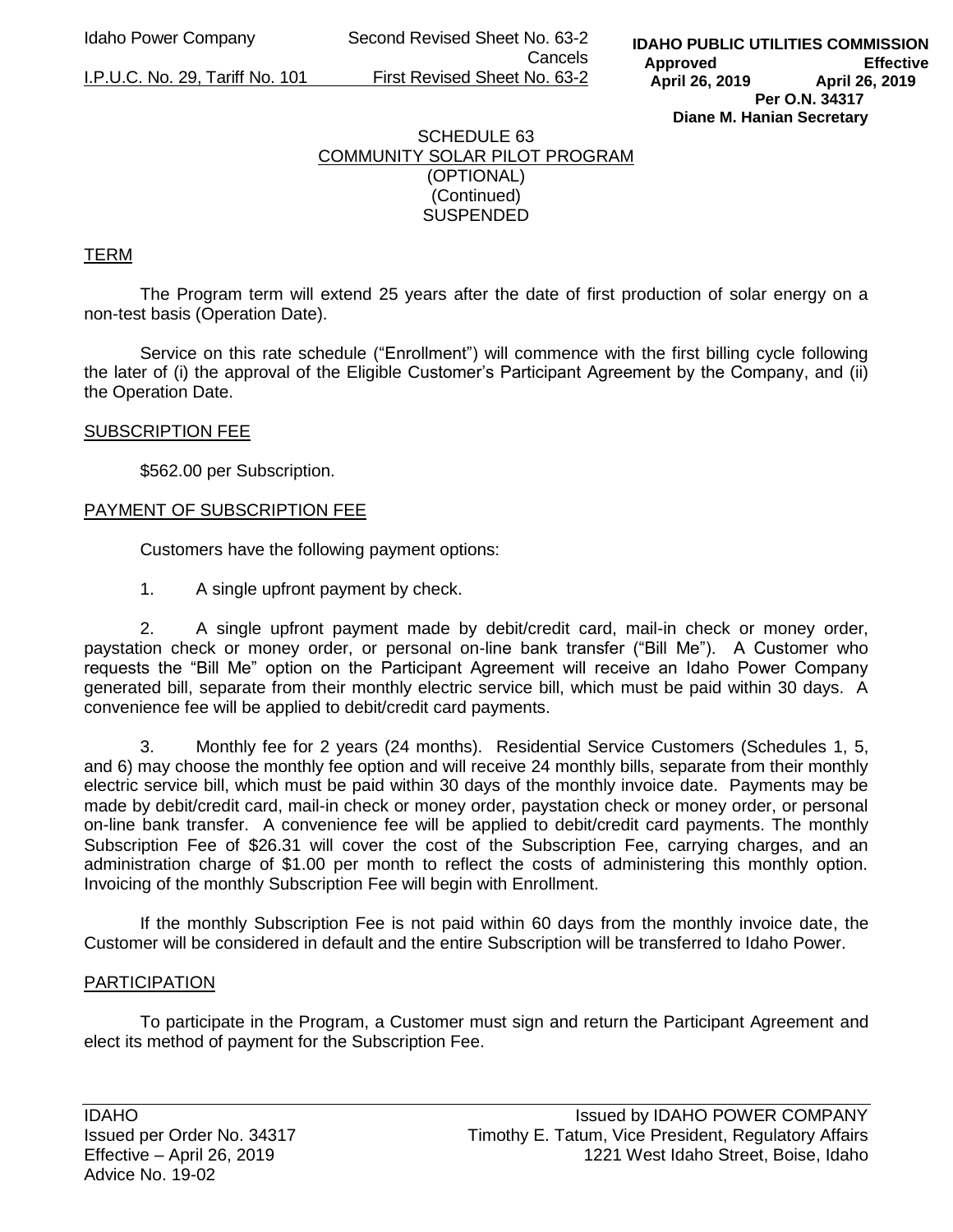Idaho Power Company First Revised Sheet No. 63-3 Cancels I.P.U.C. No. 29, Tariff No. 101 Original Sheet No. 63-3

## SCHEDULE 63 COMMUNITY SOLAR PILOT PROGRAM (OPTIONAL) (Continued) SUSPENDED

## PARTICIPATION (Continued)

Should a prospective participant have more than one service agreement, the participant must designate which service agreement and account the Subscription should apply to.

Customers may apply for multiple Subscriptions; however, the estimated total energy output of the Subscriptions may not exceed 100 percent of the customer's usage for the prior 12-month period (on a kWh basis) per service agreement.

If 12 months of usage data is not available, a prospective Participant may estimate its annual usage, using a method that includes, but is not limited to, usage by similarly sized properties or builder or architect estimates. All estimates are subject to review and approval by Idaho Power at its sole discretion.

Customers that Idaho Power at its sole discretion determines are ineligible will be notified promptly, which Idaho Power expects to occur within 10 business days after such Participant Agreement is deemed ineligible. In the event a Customer is ineligible to participate, the Subscription Fee payments received by Idaho Power from ineligible Customers will be returned without interest.

For 60 days following the receipt of a Commission order, nonresidential Customers are limited to 50 Subscriptions each and 30 percent of total capacity in aggregate. After 60 days following the receipt of a Commission order, all available capacity may be made available to all eligible customer classes at the Company's sole discretion.

### SOLAR ENERGY CREDIT

Participants will receive a credit on their monthly bill for retail electric service. The amount of the Solar Energy Credit will depend on the type of retail metered electric service of the designated service agreement. The Solar Energy Credit will commence on the first billing cycle after the Operation Date, and will appear as a "per kWh" line item on each Participant's bill. The monthly bill credit will be limited to the Participant's monthly billed kWh. Any excess production will be carried forward on a kWh basis. Under no circumstances will any excess production that is unused be converted to monetary compensation or have value beyond the term of the Program, and upon termination of the Program, any unused excess production will be forfeited.

The monthly Solar Energy Credit will be equal to the product of (a) the Solar Energy Credit rate as set forth below and (b) the proportional share measured in kWh of the monthly generation from the array for that month (as determined by the number of Subscriptions and monthly generation). The month to which the Solar Energy Credit is applicable may not match the billing period for the retail electric service billing to which the Solar Energy Credit is applied.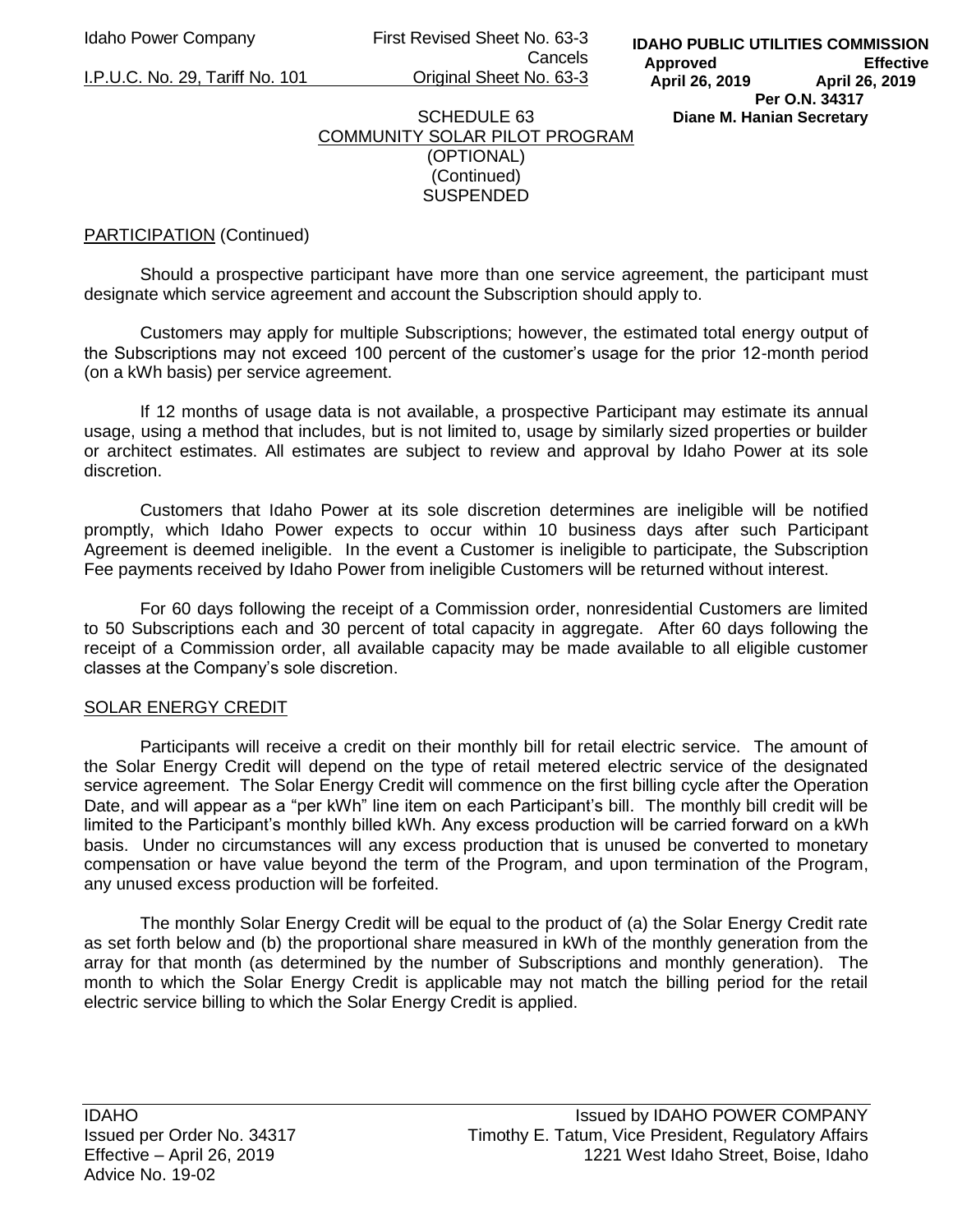Idaho Power Company Second Revised Sheet No. 63-4 Cancels I.P.U.C. No. 29, Tariff No. 101 First Revised Sheet No. 63-4

# SCHEDULE 63 COMMUNITY SOLAR PILOT PROGRAM (OPTIONAL) (Continued) SUSPENDED

SOLAR ENERGY CREDIT (Continued)

|                 |                                 | <b>Solar Energy Credit</b> |
|-----------------|---------------------------------|----------------------------|
| <b>Schedule</b> | <b>Description</b>              | $¢$ per kWh                |
| 1, 5, and $6$   | <b>Residential Service</b>      | 3.0246                     |
| $7$ and $8$     | <b>Small General Service</b>    | 3.0209                     |
| 9S              | <b>Large General Service</b>    | 2.9936                     |
| 9P and 9T       | <b>Large General Service</b>    | 2.7352                     |
| 19              | Large Power Service             | 2.7735                     |
| 24              | <b>Irrigation Service</b>       | 2.6559                     |
| 26              | <b>Micron Special Contract</b>  | 2.5167                     |
| 29              | <b>Simplot Special Contract</b> | 2.5371                     |
| 30              | <b>DOE Special Contract</b>     | 2.4915                     |

The Power Cost Adjustment rate set forth in Schedule 55 will be applied to the net of the Participant's total energy use measured as the Participant's monthly billed kWh less their proportional share of the monthly generation measured in kWh from the array for that month.

The Solar Energy Credit rate is subject to change as the average embedded energy cost reflected in retail rates changes or as otherwise approved by Commission order.

# CANCELLATION

The Participant is not eligible to receive a refund of any portion of the Subscription Fee upon cancellation of the Subscription. The Participant may elect to transfer the Subscription within 60 days of the Participant terminating service with Idaho Power. If no transfer is requested within such 60-day period, the Subscription and all benefits of the Subscription will revert to Idaho Power. The Subscription transfer terms are discussed below.

### SUBSCRIPTION TRANSFER

A Participant may elect to transfer the remaining life of the Participant's Subscription to a new service agreement or service location for the same Participant that meets the eligibility requirements. Such transfers are not subject to additional fees.

Upon termination of a Participant's service, Participants may transfer the remaining life of their entire Subscription to another Eligible Customer's service agreement, including an eligible non-profit, for a \$25 fee. Participants with more than one Subscription may transfer their Subscriptions in whole subscription increments to one or more Eligible Customers for a \$25 fee per transfer. A single Subscription cannot be split for multiple transfers.